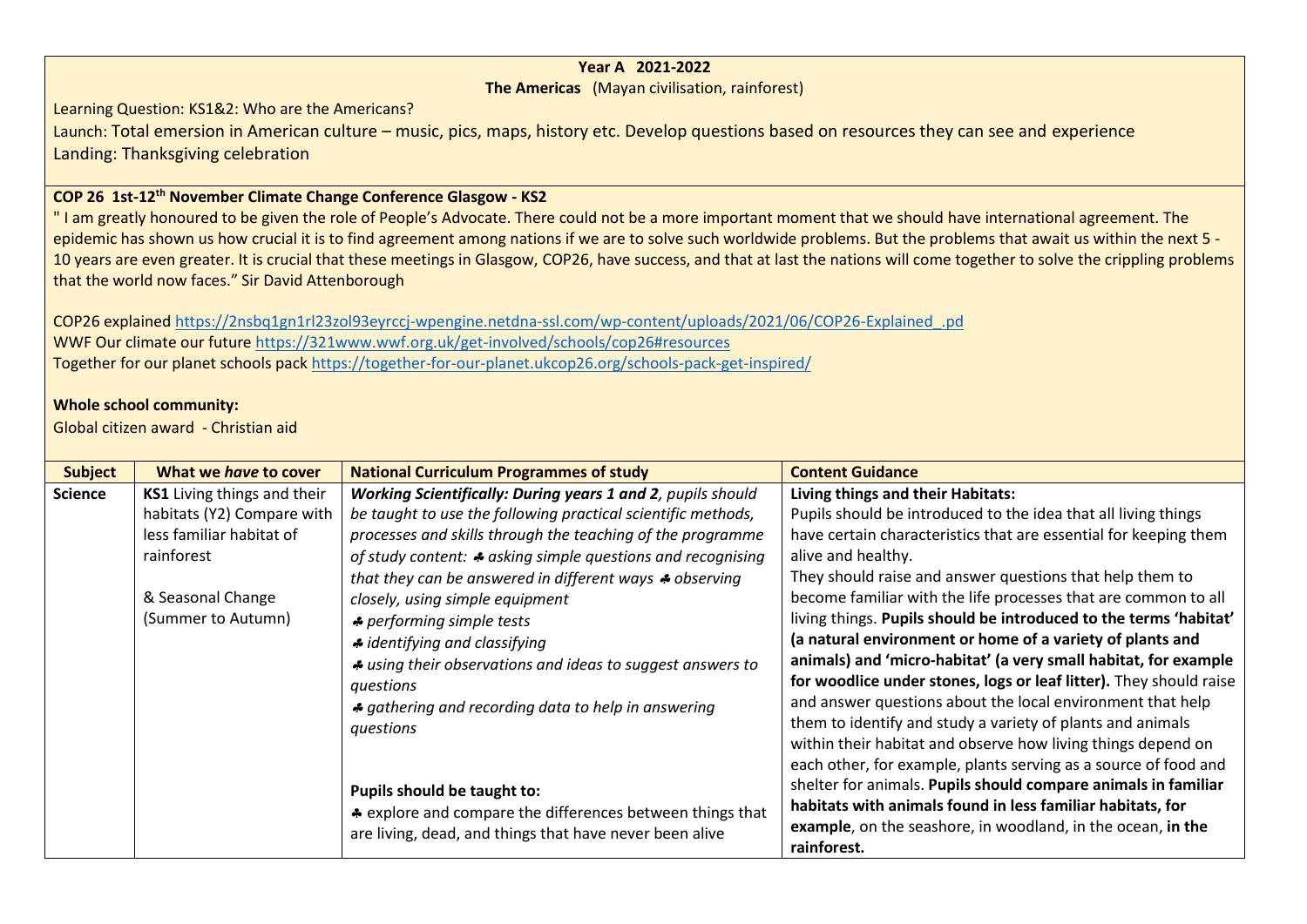| Y3/4 plants Y3 (inc<br>rainforest<br>plants/flowers/trees) &<br>Living things and their<br>habitats Y4 (local habitat/<br>rainforest (frozen lands<br>next yr)- deforestation | # identify that most living things live in habitats to which<br>they are suited and describe how different habitats provide<br>for the basic needs of different kinds of animals and plants,<br>and how they depend on each other<br>§ identify and name a variety of plants and animals in their<br>habitats, including microhabitats<br>* describe how animals obtain their food from plants and<br>other animals, using the idea of a simple food chain, and<br>identify and name different sources of food.<br>Pupils should be taught to:<br>* observe changes across the four seasons<br>* observe and describe weather associated with the<br>seasons and how day length varies.<br>Working scientifically During years 3 and 4, pupils should be<br>taught to use the following practical scientific methods,<br>processes and skills through the teaching of the programme<br>of study content:<br>* asking relevant questions and using different types of<br>scientific enquiries to answer them<br>* setting up simple practical enquiries, comparative and fair<br>tests<br>* making systematic and careful observations and, where<br>appropriate, taking accurate measurements using standard<br>units, using a range of equipment, including thermometers<br>and data loggers<br>* gathering, recording, classifying and presenting data in a<br>variety of ways to help in answering questions<br># recording findings using simple scientific language,<br>drawings, labelled diagrams, keys, bar charts, and tables<br>♣ reporting on findings from enquiries, including oral and<br>written explanations, displays or presentations of results and<br>conclusions<br>↓ using results to draw simple conclusions, make predictions<br>for new values, suggest improvements and raise further<br>questions | Pupils might work scientifically by: sorting and classifying things<br>according to whether they are living, dead or were never alive,<br>and recording their findings using charts. They should describe<br>how they decided where to place things, exploring questions<br>for example: 'Is a flame alive? Is a deciduous tree dead in<br>winter?' and talk about ways of answering their questions. They<br>could construct a simple food chain that includes humans (e.g.<br>grass, cow, human). They could describe the conditions in<br>different habitats and micro-habitats (under log, on stony path,<br>under bushes) and find out how the conditions affect the<br>number and type(s) of plants and animals that live there.<br>Y3 and 4 Pupils should be introduced to the relationship<br>between structure and function: the idea that every part has a<br>job to do. They should explore questions that focus on the role<br>of the roots and stem in nutrition and support, leaves for<br>nutrition and flowers for reproduction.<br>Note: Pupils can be introduced to the idea that plants can make<br>their own food, but at this stage they do not need to<br>understand how this happens.<br>Pupils might work scientifically by: comparing the effect of<br>different factors on plant growth, for example, the amount of<br>light, the amount of fertiliser; discovering how seeds are<br>formed by observing the different stages of plant life cycles<br>over a period of time; looking for patterns in the structure of<br>fruits that relate to how the seeds are dispersed.<br>They might observe how water is transported in plants, for<br>example, by putting cut, white carnations into coloured water<br>and observing how water travels up the stem to the flowers. |
|-------------------------------------------------------------------------------------------------------------------------------------------------------------------------------|------------------------------------------------------------------------------------------------------------------------------------------------------------------------------------------------------------------------------------------------------------------------------------------------------------------------------------------------------------------------------------------------------------------------------------------------------------------------------------------------------------------------------------------------------------------------------------------------------------------------------------------------------------------------------------------------------------------------------------------------------------------------------------------------------------------------------------------------------------------------------------------------------------------------------------------------------------------------------------------------------------------------------------------------------------------------------------------------------------------------------------------------------------------------------------------------------------------------------------------------------------------------------------------------------------------------------------------------------------------------------------------------------------------------------------------------------------------------------------------------------------------------------------------------------------------------------------------------------------------------------------------------------------------------------------------------------------------------------------------------------------------------------------------------------------------------------|-----------------------------------------------------------------------------------------------------------------------------------------------------------------------------------------------------------------------------------------------------------------------------------------------------------------------------------------------------------------------------------------------------------------------------------------------------------------------------------------------------------------------------------------------------------------------------------------------------------------------------------------------------------------------------------------------------------------------------------------------------------------------------------------------------------------------------------------------------------------------------------------------------------------------------------------------------------------------------------------------------------------------------------------------------------------------------------------------------------------------------------------------------------------------------------------------------------------------------------------------------------------------------------------------------------------------------------------------------------------------------------------------------------------------------------------------------------------------------------------------------------------------------------------------------------------------------------------------------------------------------------------------------------------------------------------------------------------------------------------------------------------------------------------------------|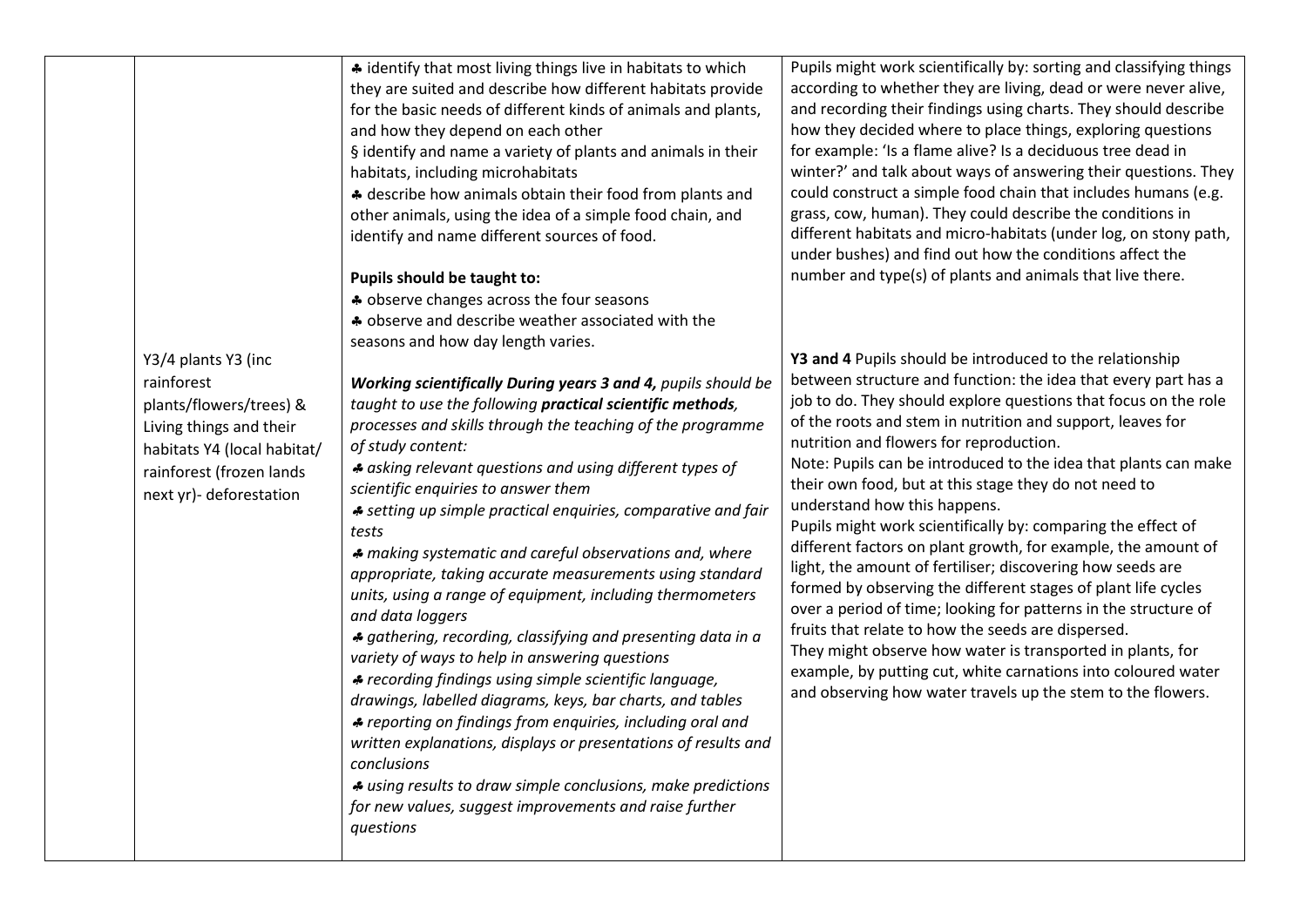|  | Y5/6 living things and their<br>habitats (Y5&6) | # identifying differences, similarities or changes related to<br>simple scientific ideas and processes<br># using straightforward scientific evidence to answer<br>questions or to support their findings.<br>Plants Y3: Pupils should be taught to:<br>* identify and describe the functions of different parts of<br>flowering plants: roots, stem/trunk, leaves and flowers<br>* explore the requirements of plants for life and growth<br>(air, light, water, nutrients from soil, and room to grow) and<br>how they vary from plant to plant<br># investigate the way in which water is transported within<br>plants<br>* explore the part that flowers play in the life cycle of<br>flowering plants, including pollination, seed formation and<br>seed dispersal.<br>Working Scientifically During years 5 and 6, pupils should be<br>taught to use the following practical scientific methods,<br>processes and skills through the teaching of the programme<br>of study content:<br>* planning different types of scientific enquiries to answer<br>questions, including recognising and controlling variables<br>where necessary<br>♣ taking measurements, using a range of scientific<br>equipment, with increasing accuracy and precision, taking<br>repeat readings when appropriate<br>♣ recording data and results of increasing complexity using<br>scientific diagrams and labels, classification keys, tables,<br>scatter graphs, bar and line graphs<br># using test results to make predictions to set up further<br>comparative and fair tests<br>♣ reporting and presenting findings from enquiries, including<br>conclusions, causal relationships and explanations of and<br>degree of trust in results, in oral and written forms such as<br>displays and other presentations<br># identifying scientific evidence that has been used to<br>support or refute ideas or arguments. | Pupils should study and raise questions about their local<br>environment throughout the year. They should observe life-<br>cycle changes in a variety of living things, for example, plants in<br>the vegetable garden or flower border, and animals in the local<br>environment.<br>They should find out about the work of naturalists and animal<br>behaviourists, for example, David Attenborough and Jane<br>Goodall.<br>Pupils should find out about different types of reproduction,<br>including sexual and asexual reproduction in plants, and sexual<br>reproduction in animals.<br>Pupils might work scientifically by: observing and comparing the<br>life cycles of plants and animals in their local environment with<br>other plants and animals around the world (in the rainforest, in<br>the oceans, in desert areas and in prehistoric times), asking<br>pertinent questions and suggesting reasons for similarities and<br>differences. They might try to grow new plants from different<br>parts of the parent plant, for example, seeds, stem and root<br>cuttings, tubers, bulbs. They might observe changes in an<br>animal over a period of time (for example, by hatching and<br>rearing chicks), comparing how different animals reproduce and<br>grow. |
|--|-------------------------------------------------|------------------------------------------------------------------------------------------------------------------------------------------------------------------------------------------------------------------------------------------------------------------------------------------------------------------------------------------------------------------------------------------------------------------------------------------------------------------------------------------------------------------------------------------------------------------------------------------------------------------------------------------------------------------------------------------------------------------------------------------------------------------------------------------------------------------------------------------------------------------------------------------------------------------------------------------------------------------------------------------------------------------------------------------------------------------------------------------------------------------------------------------------------------------------------------------------------------------------------------------------------------------------------------------------------------------------------------------------------------------------------------------------------------------------------------------------------------------------------------------------------------------------------------------------------------------------------------------------------------------------------------------------------------------------------------------------------------------------------------------------------------------------------------------------------------------------------------------------------------------------------------------------------------|-----------------------------------------------------------------------------------------------------------------------------------------------------------------------------------------------------------------------------------------------------------------------------------------------------------------------------------------------------------------------------------------------------------------------------------------------------------------------------------------------------------------------------------------------------------------------------------------------------------------------------------------------------------------------------------------------------------------------------------------------------------------------------------------------------------------------------------------------------------------------------------------------------------------------------------------------------------------------------------------------------------------------------------------------------------------------------------------------------------------------------------------------------------------------------------------------------------------------------------------------------------------------------------|
|--|-------------------------------------------------|------------------------------------------------------------------------------------------------------------------------------------------------------------------------------------------------------------------------------------------------------------------------------------------------------------------------------------------------------------------------------------------------------------------------------------------------------------------------------------------------------------------------------------------------------------------------------------------------------------------------------------------------------------------------------------------------------------------------------------------------------------------------------------------------------------------------------------------------------------------------------------------------------------------------------------------------------------------------------------------------------------------------------------------------------------------------------------------------------------------------------------------------------------------------------------------------------------------------------------------------------------------------------------------------------------------------------------------------------------------------------------------------------------------------------------------------------------------------------------------------------------------------------------------------------------------------------------------------------------------------------------------------------------------------------------------------------------------------------------------------------------------------------------------------------------------------------------------------------------------------------------------------------------|-----------------------------------------------------------------------------------------------------------------------------------------------------------------------------------------------------------------------------------------------------------------------------------------------------------------------------------------------------------------------------------------------------------------------------------------------------------------------------------------------------------------------------------------------------------------------------------------------------------------------------------------------------------------------------------------------------------------------------------------------------------------------------------------------------------------------------------------------------------------------------------------------------------------------------------------------------------------------------------------------------------------------------------------------------------------------------------------------------------------------------------------------------------------------------------------------------------------------------------------------------------------------------------|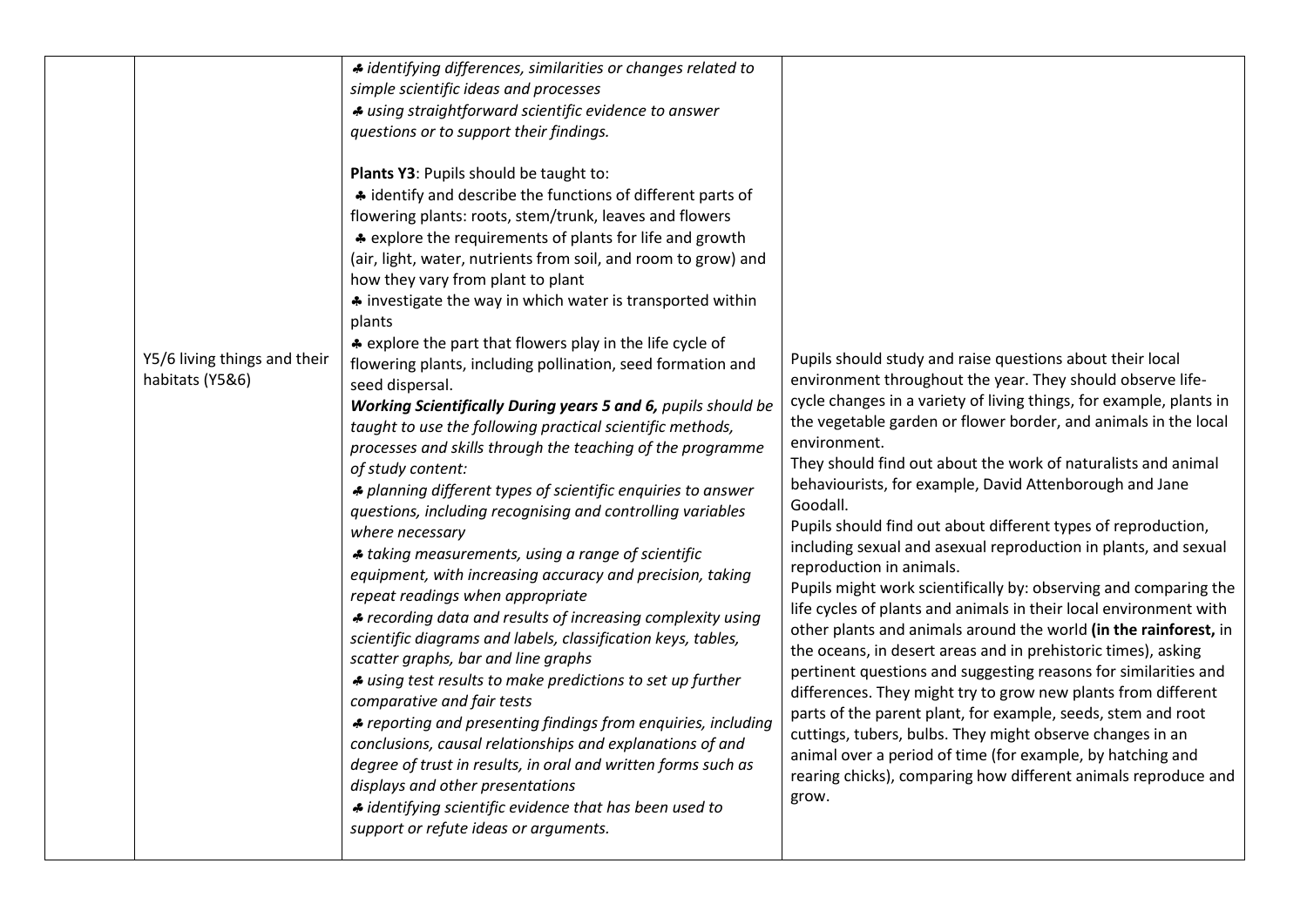|                |                                                                                                                  | Living things and their Habitats:                                                                                                                                                                                                                                                                                                                                                                                                                                     |                                                                                                                                                                                                                                                                                                                                                                                                                                                                                                                                                                                                                                                                                                                                                                                                                                                                                                                                                                                                                                                             |
|----------------|------------------------------------------------------------------------------------------------------------------|-----------------------------------------------------------------------------------------------------------------------------------------------------------------------------------------------------------------------------------------------------------------------------------------------------------------------------------------------------------------------------------------------------------------------------------------------------------------------|-------------------------------------------------------------------------------------------------------------------------------------------------------------------------------------------------------------------------------------------------------------------------------------------------------------------------------------------------------------------------------------------------------------------------------------------------------------------------------------------------------------------------------------------------------------------------------------------------------------------------------------------------------------------------------------------------------------------------------------------------------------------------------------------------------------------------------------------------------------------------------------------------------------------------------------------------------------------------------------------------------------------------------------------------------------|
|                |                                                                                                                  | * describe the differences in the life cycles of a mammal, an                                                                                                                                                                                                                                                                                                                                                                                                         |                                                                                                                                                                                                                                                                                                                                                                                                                                                                                                                                                                                                                                                                                                                                                                                                                                                                                                                                                                                                                                                             |
|                |                                                                                                                  | amphibian, an insect and a bird $\clubsuit$ describe the life process                                                                                                                                                                                                                                                                                                                                                                                                 |                                                                                                                                                                                                                                                                                                                                                                                                                                                                                                                                                                                                                                                                                                                                                                                                                                                                                                                                                                                                                                                             |
|                |                                                                                                                  | of reproduction in some plants and animals                                                                                                                                                                                                                                                                                                                                                                                                                            |                                                                                                                                                                                                                                                                                                                                                                                                                                                                                                                                                                                                                                                                                                                                                                                                                                                                                                                                                                                                                                                             |
| <b>History</b> | KS1Significant individuals:                                                                                      | KS1                                                                                                                                                                                                                                                                                                                                                                                                                                                                   | Key stage 1                                                                                                                                                                                                                                                                                                                                                                                                                                                                                                                                                                                                                                                                                                                                                                                                                                                                                                                                                                                                                                                 |
|                | Was Christopher Columbus<br>the first American?<br>Rosa Parks, Martin Luther<br>King<br>KS2 Mayan civilisation - | The lives of significant individuals in the past who have<br>contributed to national and international achievements.<br>Some should be used to compare aspects of life in different<br>periods [for example, Elizabeth I and Queen Victoria,<br>Christopher Columbus and Neil Armstrong, William Caxton<br>and Tim Berners-Lee, Pieter Bruegel the Elder and LS Lowry,<br>Rosa Parks and Emily Davison, Mary Seacole and/or<br>Florence Nightingale and Edith Cavell] | Pupils should develop an awareness of the past, using common<br>words and phrases relating to the passing of time. They should<br>know where the people and events they study fit within a<br>chronological framework and identify similarities and<br>differences between ways of life in different periods. They<br>should use a wide vocabulary of everyday historical terms. They<br>should ask and answer questions, choosing and using parts of<br>stories and other sources to show that they know and<br>understand key features of events. They should understand<br>some of the ways in which we find out about the past and<br>identify different ways in which it is represented.<br>KS <sub>2</sub>                                                                                                                                                                                                                                                                                                                                            |
|                | non European society that<br>provides contrasts with<br><b>British History</b><br>Black history/ slave trade     | a non-European society that provides contrasts with British<br>history - one study chosen from: early Islamic civilization,<br>including a study of Baghdad c. AD 900; Mayan civilization c.<br>AD 900; Benin (West Africa) c. AD 900-1300.                                                                                                                                                                                                                           | Pupils should continue to develop a chronologically secure<br>knowledge and understanding of British, local and world<br>history, establishing clear narratives within and across the<br>periods they study.<br>hey should note connections, contrasts and trends over time<br>and develop the appropriate use of historical terms. T<br>hey should regularly address and sometimes devise historically<br>valid questions about change, cause, similarity and difference,<br>and significance.<br>They should construct informed responses that involve<br>thoughtful selection and organisation of relevant historical<br>information.<br>They should understand how our knowledge of the past is<br>constructed from a range of sources.<br>In planning to ensure the progression described above through<br>teaching the British, local and world history outlined below,<br>teachers should combine overview and depth studies to help<br>pupils understand both the long arc of development and the<br>complexity of specific aspects of the content. |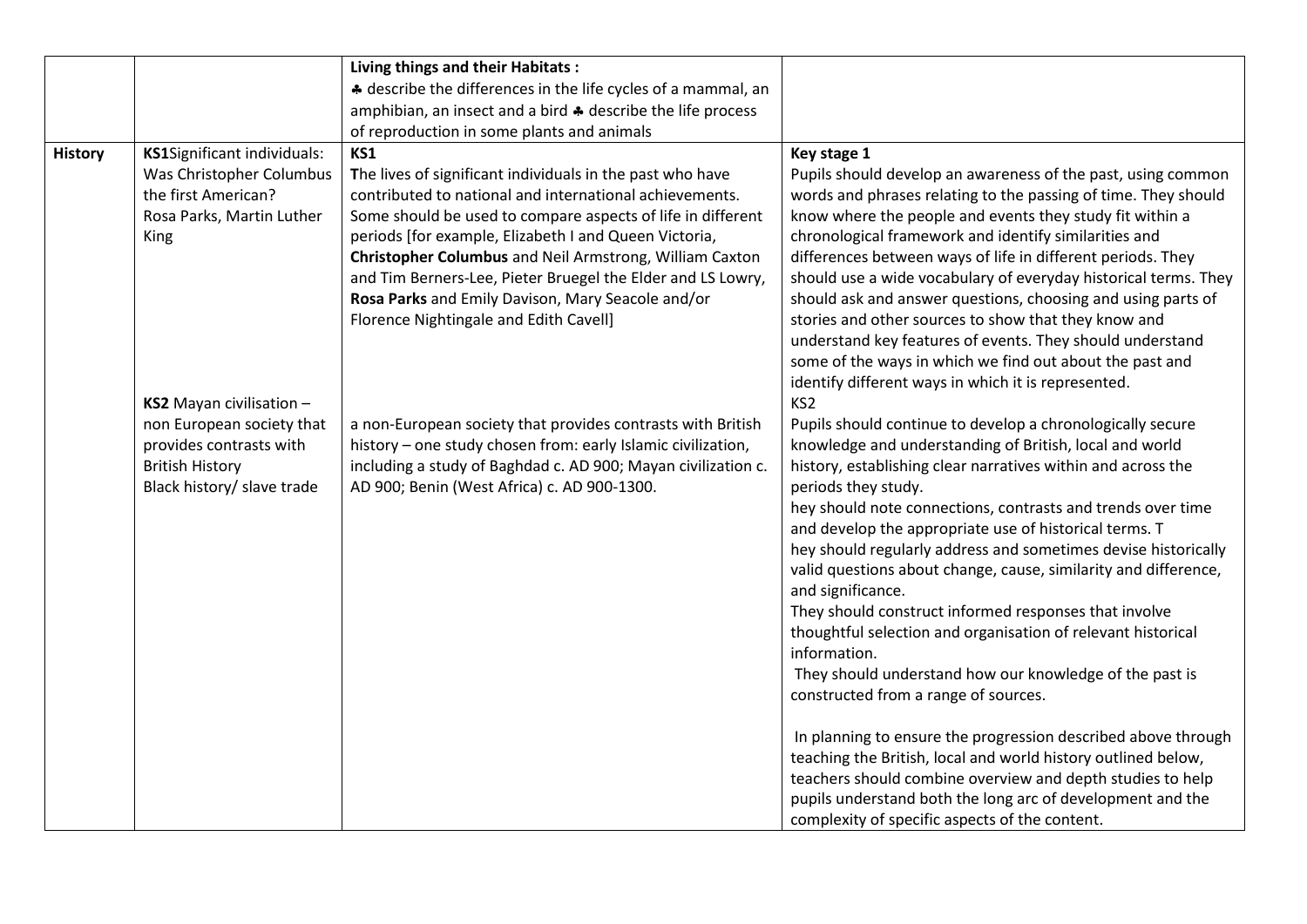| Geog | KS1 develop locational<br>knowledge and geographical<br>skills<br>Place Knowledge: Compare<br>an area of South America<br>with region of the UK                                                                                                                                                                                                            | KS1 Place knowledge: understand geographical similarities<br>and differences through studying the human and physical<br>geography of a small area of the United Kingdom, and of a<br>small area in a contrasting non-European country<br>Locational knowledge Name and locate the world's seven<br>continents and five oceans.<br>Geographical skills Use world maps, atlases and globes to<br>identify the United Kingdom and its countries, as well as the<br>countries, continents and oceans studied at this key stage                                                                                                                                     | Key stage 1<br>Pupils should develop knowledge about the world, the United<br>Kingdom and their locality. They should understand basic<br>subject-specific vocabulary relating to human and physical<br>geography and begin to use geographical skills, including first-<br>hand observation, to enhance their locational awareness.                                                                                                                  |
|------|------------------------------------------------------------------------------------------------------------------------------------------------------------------------------------------------------------------------------------------------------------------------------------------------------------------------------------------------------------|----------------------------------------------------------------------------------------------------------------------------------------------------------------------------------------------------------------------------------------------------------------------------------------------------------------------------------------------------------------------------------------------------------------------------------------------------------------------------------------------------------------------------------------------------------------------------------------------------------------------------------------------------------------|-------------------------------------------------------------------------------------------------------------------------------------------------------------------------------------------------------------------------------------------------------------------------------------------------------------------------------------------------------------------------------------------------------------------------------------------------------|
|      | KS2 locate North and South<br>America on a map,<br>concentrating on their<br>environmental regions, key<br>physical and human<br>characteristics, countries, and<br>major cities<br>Physical geography:<br>climate zones, biomes and<br>vegetation belts,<br>Rainforest<br><b>Compare a region of North</b><br>or South America with a<br>region of the UK | <b>Locational knowledge</b><br>locate the world's countries, using maps to focus on Europe<br>(including the location of Russia) and North and South<br>America, concentrating on their environmental regions, key<br>physical and human characteristics, countries, and major<br><b>cities</b><br><b>Place knowledge</b><br>understand geographical similarities and differences<br>through the study of human and physical geography of a<br>region of the United Kingdom, a region in a European<br>country, and a region within North or South America<br>physical geography, including: climate zones, biomes and<br>vegetation belts, rivers, mountains, | <b>Key Stage 2</b><br>Pupils should extend their knowledge and understanding<br>beyond the local area to include the United Kingdom and<br>Europe, North and South America. This will include the location<br>and characteristics of a range of the world's most significant<br>human and physical features. They should develop their use of<br>geographical knowledge, understanding and skills to enhance<br>their locational and place knowledge. |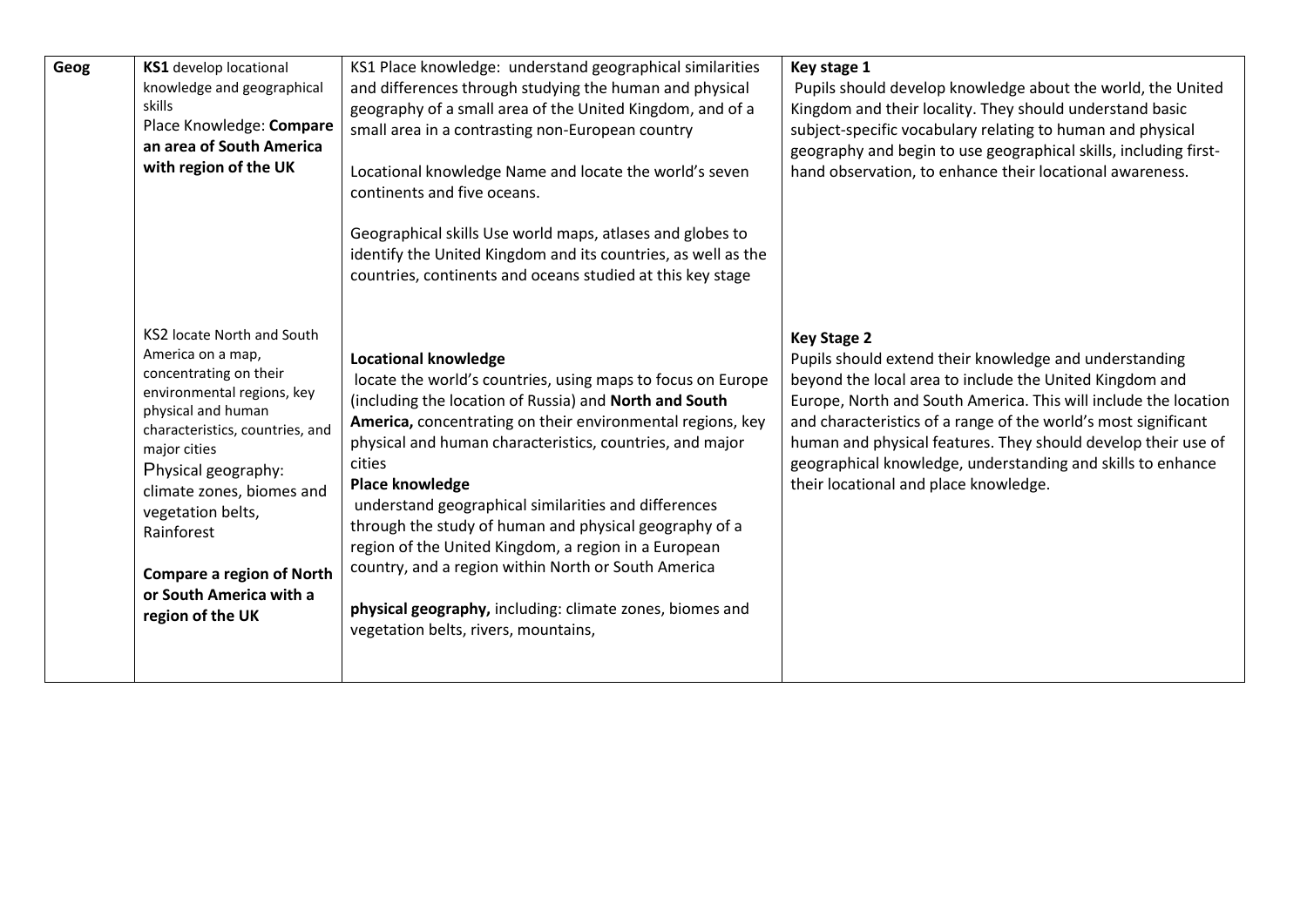| $\mathsf{RE}$                                                                   | KS1 F4. Being special: where<br>do we belong? Who am I?<br>What does it mean to<br>belong?                                                                                                               | F4: retell religious stories, making connections with personal<br>experiences. a share and record occasions when things have<br>happened in their lives that made them feel special. a recall<br>simply what happens at a traditional Christian infant baptism<br>and dedication. I recall simply what happens when a baby is<br>welcomed into a religion other than Christianity.                                                                                                                                                                                                                                                             | See - Leeds diocese - Unit F4                                                                                                                                                                                                                                                                                                                                                                                                                                                                                                    |
|---------------------------------------------------------------------------------|----------------------------------------------------------------------------------------------------------------------------------------------------------------------------------------------------------|------------------------------------------------------------------------------------------------------------------------------------------------------------------------------------------------------------------------------------------------------------------------------------------------------------------------------------------------------------------------------------------------------------------------------------------------------------------------------------------------------------------------------------------------------------------------------------------------------------------------------------------------|----------------------------------------------------------------------------------------------------------------------------------------------------------------------------------------------------------------------------------------------------------------------------------------------------------------------------------------------------------------------------------------------------------------------------------------------------------------------------------------------------------------------------------|
|                                                                                 | KS1 - 1:3Why does Christmas<br>matter to Christians?                                                                                                                                                     | OUTCOMES BY THE END OF THIS UNIT, PUPILS ARE<br>EXPECTED TO BE ABLE TO: Give a clear, simple account of<br>the story of Jesus' birth and why Jesus is important for<br>Christians. Recognise that stories of Jesus' life come from<br>the Gospels. Give examples of ways in which Christians use<br>the story of the nativity to guide their beliefs and actions at<br>Christmas. Decide what they personally have to be thankful<br>for at Christmas time                                                                                                                                                                                     | See KS1: Incarnation - unit 1:3                                                                                                                                                                                                                                                                                                                                                                                                                                                                                                  |
|                                                                                 | <b>KS2 Trinity/Incarnation</b><br>How can following God bring<br>freedom and justice?                                                                                                                    | OUTCOMES BY THE END OF THIS UNIT, PUPILS ARE<br>EXPECTED TO BE ABLE TO: Explain connections between the<br>story of Moses and the concepts of freedom and salvation,<br>using theological terms. Make clear connections between<br>Bible texts studied and what Christians believe about being<br>the People of God and how they should behave. Explain<br>ways in which some Christians put their beliefs into practice<br>by trying to bring freedom to others. Identify ideas about<br>freedom and justice arising from their study of Bible texts<br>and comment on how far these are helpful or inspiring,<br>justifying their responses. | see UKS2 - unit2B:3                                                                                                                                                                                                                                                                                                                                                                                                                                                                                                              |
| Computing<br>(Cycle A)<br><b>Online</b><br>safety to be<br>wonen<br>throughout. | Y1/2 Technology around us<br>(Computers and Networks)<br>and Robot algorithms<br>(Programming)<br>Y3/4 Connecting Computers<br>(Computers and Networks)<br>and Programming Rapid<br>Router (Programming) | $EYES \Box$ I can recognise that a range of technology is used in places such<br>as homes and schools<br>$\underline{Y1}$ $\Box$ I can recognise how others use technology outside of school<br>$Y2$ $\Box$ I can use a range of input and output devices efficiently<br>$\frac{y_3}{2}$ $\Box$ I can use more complicated input devices<br>$\Box$ I understand that the internet is a large network that enables computers<br>to share information<br>$\frac{1}{4}$ $\Box$ I understand that some computers on a network serve particular<br>functions, such as controlling printers or sharing files                                         | Y1/2<br>X Children understand that they can share information online, eg. via email or<br>the school learning platform.<br><b>sqrtm</b> Children understand that there is a right and wrong way to communicate<br>and this may be different depending on who you are communicating with.<br>sqrt2 Develop familiarity with the keyboard – spacebar, backspace, shift, enter, to<br>provide text on screen that is clear and error free<br>Xart to evaluate web sites by giving opinions about preferred or most useful<br>sites. |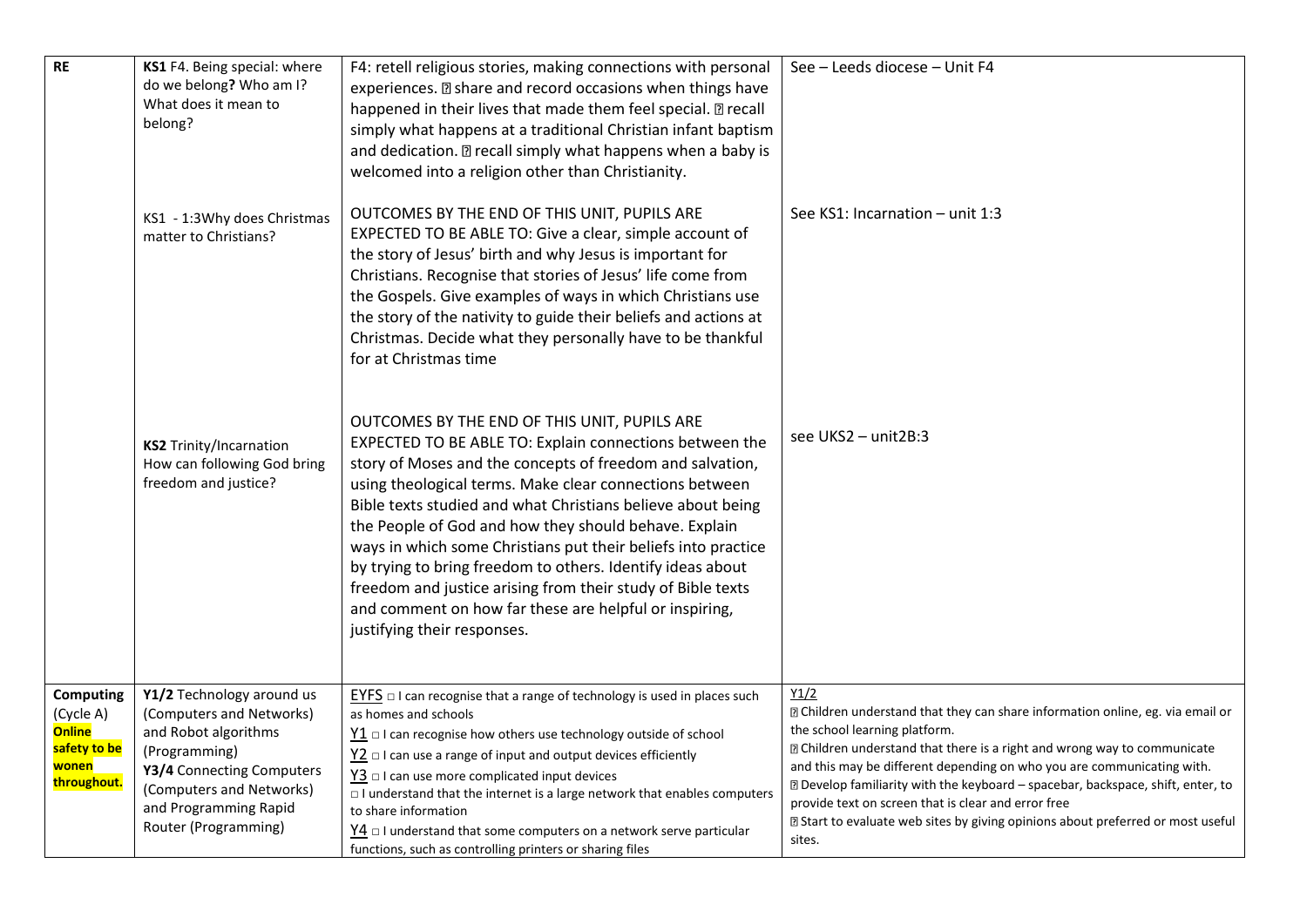|              | Y5/6 Communication<br>(Computers and Networks)<br>and Scratch (Programming) | $\underline{Y5}$ $\Box$ I can use the internet to allow me to share data with another person<br>$Y6 \square 1$ understand how computers are able to communicate and share<br>information<br>$\Box$ I can use and combine services on the internet to share information                                     | $\Box$ Know how to return to the home page of a teacher directed website.<br><b>D</b> Create a stamp to make patterns and designs<br><b>Describe to others their use of a paint package and their reason for choice of</b><br>tools<br><b>NDevelop greater control over the digital stills or video camera</b><br>X Begin to discuss the quality of their image and make decisions (eg. delete a<br>blurred / bad image)<br>□Begin to select and edit and change images<br>□ Begin to change or enhance photographs and pictures (crop, re-colour)<br>□ Create a sequence of still images which together form a short-animated<br>sequence<br>Y3/4<br>□ Use a range of online communication tools, such as email, forums and polls.<br>□ Be able to discern when an email should or should not be opened.<br>$\Box$ Be able to explain the process of accessing online material and how<br>uploading/downloading works<br>$\square$ Develop understanding of connectivity through a network<br>$\Box$ Discuss and explain how a device accesses a printer or the internet<br>I Identify and sort input devices relating to information sharing<br><u>Y5/6</u><br>$\Box$ Decide which online communication tool is the most appropriate to use for<br>a particular purpose, eg. email, discussion forums, podcast, or multi-user<br>documents on Teams<br>□ Organise, refine and present information for a specific audience<br>□ Create a range of hyperlinks to produce a non-linear presentation<br>$\Box$ Through peer assessment and self-evaluation, make suitable improvements |
|--------------|-----------------------------------------------------------------------------|------------------------------------------------------------------------------------------------------------------------------------------------------------------------------------------------------------------------------------------------------------------------------------------------------------|--------------------------------------------------------------------------------------------------------------------------------------------------------------------------------------------------------------------------------------------------------------------------------------------------------------------------------------------------------------------------------------------------------------------------------------------------------------------------------------------------------------------------------------------------------------------------------------------------------------------------------------------------------------------------------------------------------------------------------------------------------------------------------------------------------------------------------------------------------------------------------------------------------------------------------------------------------------------------------------------------------------------------------------------------------------------------------------------------------------------------------------------------------------------------------------------------------------------------------------------------------------------------------------------------------------------------------------------------------------------------------------------------------------------------------------------------------------------------------------------------------------------------------------------------------------------------------------|
| DT           | Design and make a rainforest<br>reading corner in the<br>classroom/ school  | Work collaboratively to use a wide range of tools and<br>equipment to design, develop make and evaluate their<br>rainforest<br>KS1 Can they incorporate mechanisms to make things move?<br>KS2 can they use their knowledge of electrical systems or<br>computing to programme and control their products? |                                                                                                                                                                                                                                                                                                                                                                                                                                                                                                                                                                                                                                                                                                                                                                                                                                                                                                                                                                                                                                                                                                                                                                                                                                                                                                                                                                                                                                                                                                                                                                                      |
| <b>Music</b> | Music of South America<br>Deep south, jazz and blues                        | <b>KS1:</b><br>Focus on singing, improvising and composing using untuned<br>instruments                                                                                                                                                                                                                    | KS2: Music service to provide 1 hour's music per week learning<br>an instrument (TBC)                                                                                                                                                                                                                                                                                                                                                                                                                                                                                                                                                                                                                                                                                                                                                                                                                                                                                                                                                                                                                                                                                                                                                                                                                                                                                                                                                                                                                                                                                                |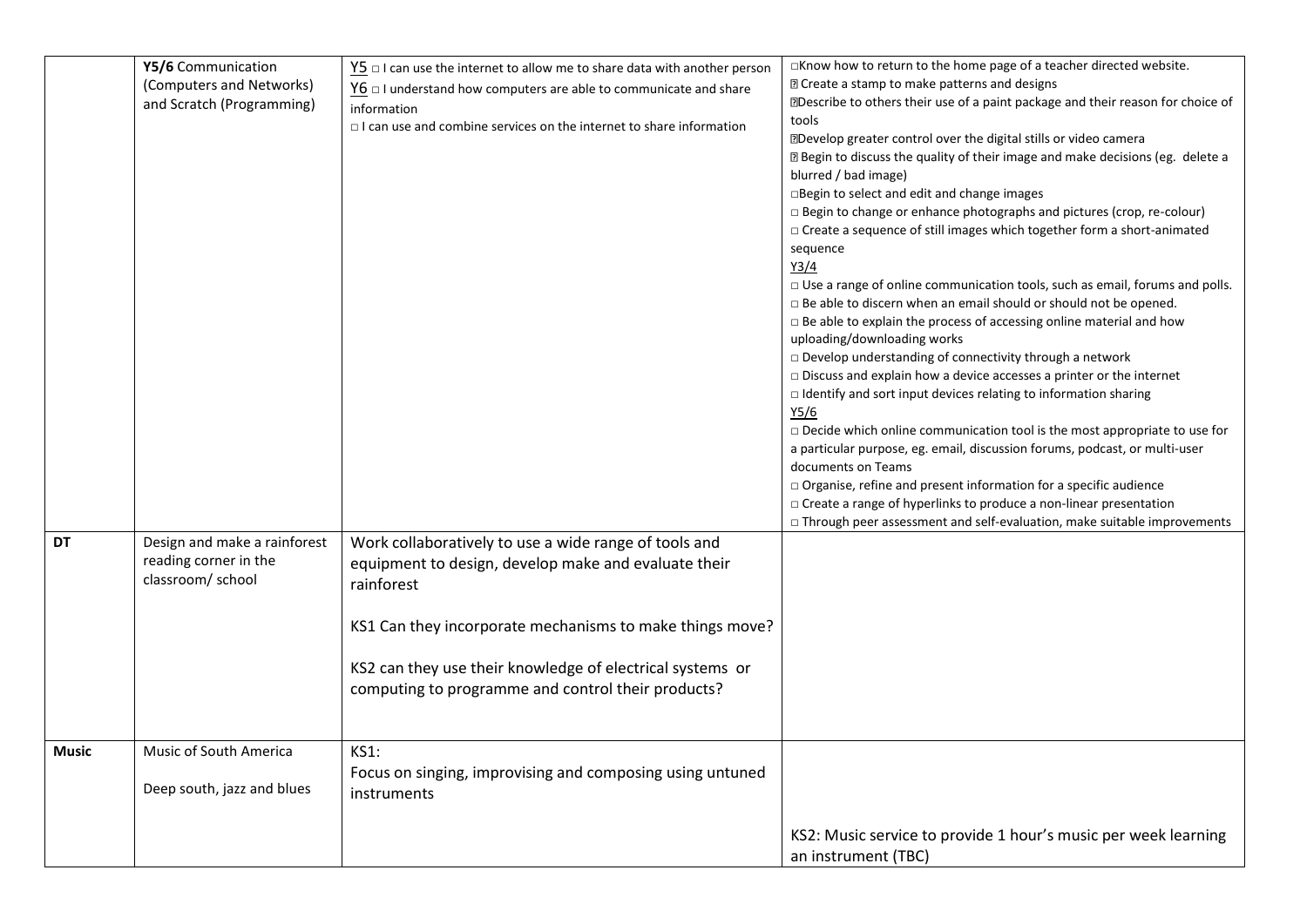|                            |                                                                                                                                                                   |                                                            | Collective worship to cover music appreciation - LW to |
|----------------------------|-------------------------------------------------------------------------------------------------------------------------------------------------------------------|------------------------------------------------------------|--------------------------------------------------------|
|                            |                                                                                                                                                                   |                                                            | forwards plan.                                         |
|                            |                                                                                                                                                                   |                                                            |                                                        |
| Art and                    | <b>KS1:</b>                                                                                                                                                       |                                                            |                                                        |
| <b>Design</b>              | 'Autumn' (Y2 Unit 1)                                                                                                                                              |                                                            |                                                        |
|                            | <b>KS2:</b>                                                                                                                                                       |                                                            |                                                        |
|                            | 'Down in the Jungle' -                                                                                                                                            |                                                            |                                                        |
|                            | rainforest, animals and                                                                                                                                           |                                                            |                                                        |
|                            | camouflage.                                                                                                                                                       |                                                            |                                                        |
| French                     | KS1                                                                                                                                                               |                                                            |                                                        |
|                            | Greetings/introductions                                                                                                                                           |                                                            |                                                        |
|                            | Numbers to 10                                                                                                                                                     |                                                            |                                                        |
|                            | Christmas                                                                                                                                                         |                                                            |                                                        |
|                            | <b>KS2</b> Les monstres                                                                                                                                           |                                                            |                                                        |
|                            | Les Portraits                                                                                                                                                     |                                                            |                                                        |
| <b>PSHE/RSE</b>            | Myself and my relationships                                                                                                                                       |                                                            |                                                        |
|                            | Plus Being an active citizen                                                                                                                                      |                                                            |                                                        |
|                            | (KS2 only)                                                                                                                                                        |                                                            |                                                        |
|                            |                                                                                                                                                                   |                                                            |                                                        |
|                            |                                                                                                                                                                   |                                                            |                                                        |
| Opening up<br>horizons     | Alumni project - Display in School - out on facebook to gather information from alumni - where are they now?                                                      |                                                            |                                                        |
| Courageous<br>advocacy     | Saving the rainforests - Eco Team - See CLPE planning                                                                                                             |                                                            |                                                        |
| Whole child                | Following on from looking at significant individuals, children consider their own identity, acceptance and diversity within our 4 schools as well as beyond. Link |                                                            |                                                        |
|                            | to KS2 English text.                                                                                                                                              |                                                            |                                                        |
| Intentional<br>questioning |                                                                                                                                                                   | Link to COP 26 -do we believe everything that we are told? |                                                        |

**English texts - see list available on teams EYFS:** This is not my hat – Jon Klassen **KS1**: Leaf – Sandra Diekmann The Invisible Child – Tove Jansson Bear -

**KS2:**

The Miraculous Journey of Edward Tulane – Kate Dicamillo